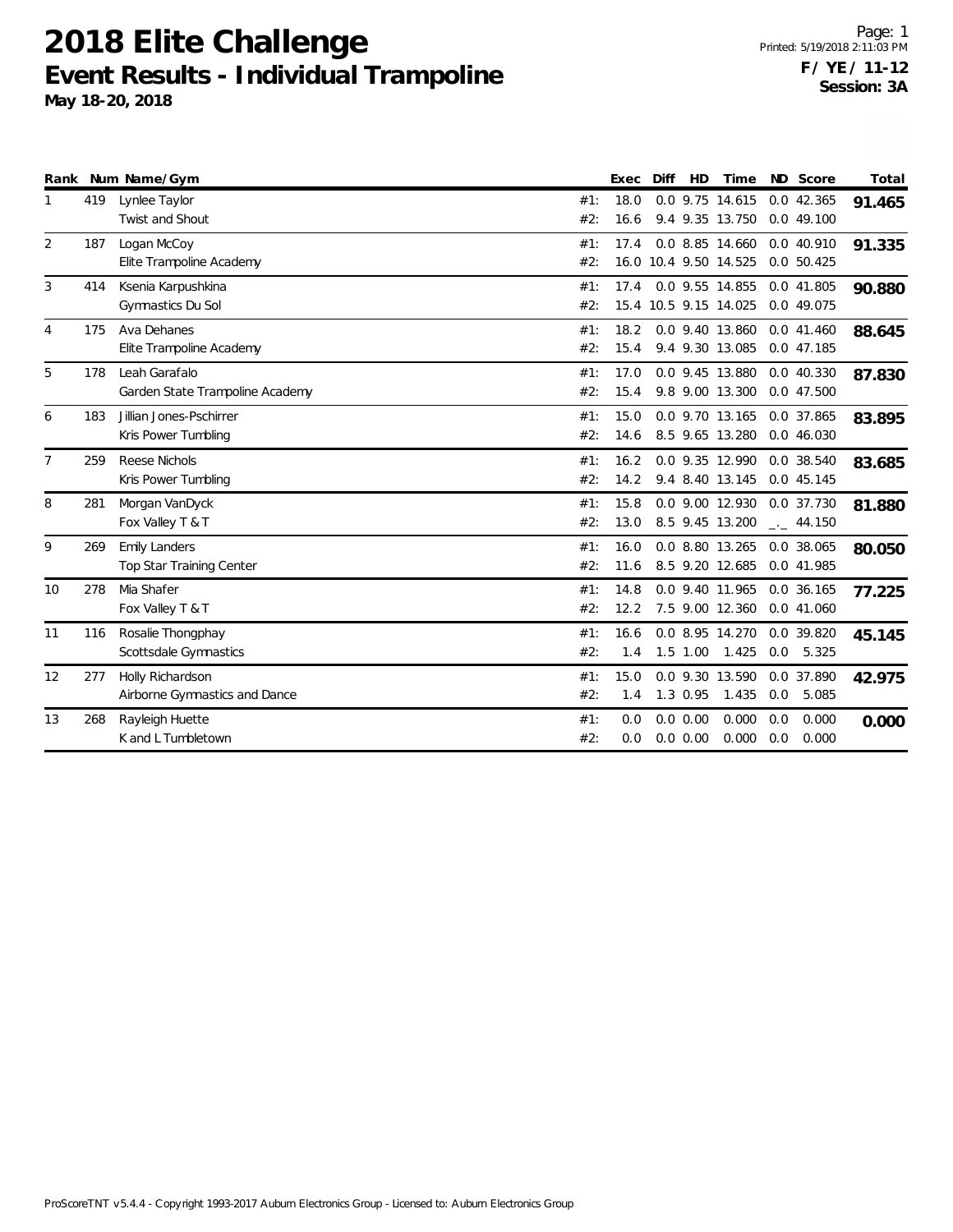|   |     | Rank Num Name/Gym                                       |            | Exec         | Diff | HD                       | Time                                     | ND Score                   | Total  |
|---|-----|---------------------------------------------------------|------------|--------------|------|--------------------------|------------------------------------------|----------------------------|--------|
|   | 420 | <b>Matthew Tocci</b><br>Garden State Trampoline Academy | #1:<br>#2: | 18.4         |      |                          | 0.0 9.45 15.060<br>15.2 10.6 8.90 14.170 | 0.042.910<br>0.0 48.870    | 91.780 |
| 2 | 270 | Van Larson<br>Air Sports                                | #1:<br>#2: | 17.4         |      |                          | 0.0 9.70 14.905<br>12.6 11.2 8.60 13.260 | $0.0$ 42.005<br>0.0 45.660 | 87.665 |
| 3 | 258 | Micah Miner<br>Kris Power Tumbling                      | #1:<br>#2: | 15.8<br>15.2 |      |                          | 0.0 9.40 14.595<br>9.1 8.90 14.400       | 0.0 39.795<br>0.0 47.600   | 87.395 |
| 4 | 186 | Reilly Lichtman<br>Garden State Trampoline Academy      | #1:<br>#2: | 17.8<br>13.8 |      |                          | 0.0 9.20 15.815<br>9.3 7.50 12.880       | 0.0 42.815<br>0.043.480    | 86.295 |
| 5 | 289 | Xavier Harper<br>Premier Athletics Knoxville            | #1:<br>#2: | 15.8<br>14.0 |      |                          | 0.0 9.70 13.295<br>9.1 9.20 13.525       | 0.0 38.795<br>0.045.825    | 84.620 |
| 6 | 190 | Cristian Orth<br>Flip Force Gymnastics                  | #1:<br>#2: | 15.6<br>13.8 |      |                          | 0.0 9.65 12.905<br>8.5 9.70 12.730       | 0.0 38.155<br>0.0 44.730   | 82.885 |
| 7 | 191 | Maxx Smithlin<br>Seattle Gymnastics-Ballard             | #1:<br>#2: | 15.8<br>12.2 |      |                          | 0.0 9.10 13.095<br>7.9 7.80 10.865       | 0.0 37.995<br>0.0 38.765   | 76.760 |
| 8 | 355 | Samuel Mendelson<br>Gymnastics Du Sol                   | #1:<br>#2: | 10.2<br>15.0 |      | $0.0$ $0.00$<br>9.1 8.95 | 8.295<br>13.550                          | 0.0 18.495<br>0.046600     | 65.095 |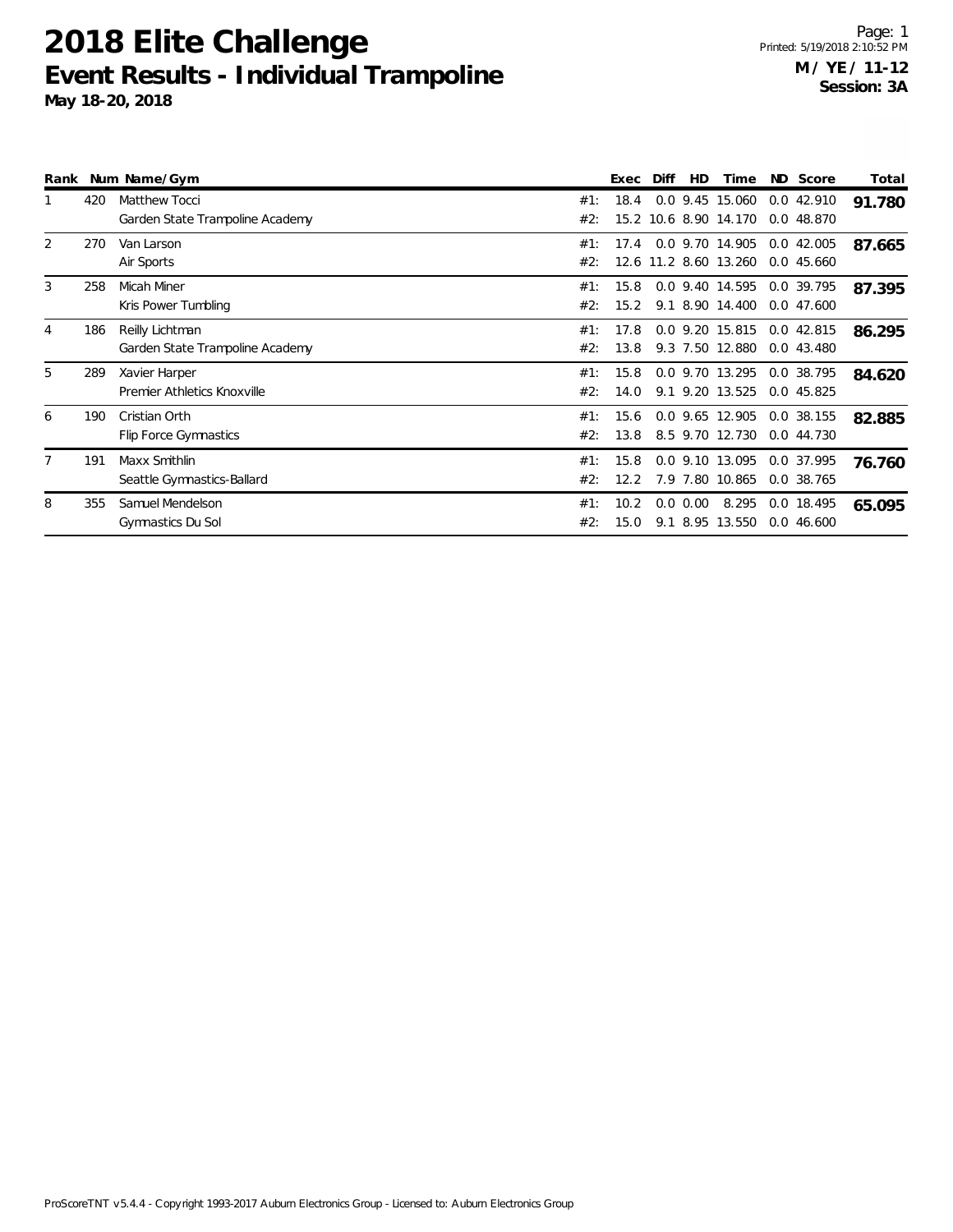|                |     | Rank Num Name/Gym                    |     | Exec | Diff | HD           | Time                               |     | ND Score   | Total  |
|----------------|-----|--------------------------------------|-----|------|------|--------------|------------------------------------|-----|------------|--------|
| 1              | 412 | Ava Hernando                         | #1: | 18.6 |      |              | 0.0 9.55 15.630                    |     | 0.0 43.780 | 92.300 |
|                |     | Elite Trampoline Academy             | #2: |      |      |              | 15.0 10.4 9.10 14.020              |     | 0.0 48.520 |        |
| 2              | 272 | Krista McNary                        | #1: | 16.0 |      |              | 0.0 9.15 16.375                    |     | 0.041.525  | 91.915 |
|                |     | Victoria Gymagic Inc.                | #2: |      |      |              | 14.8 10.5 9.35 15.740              |     | 0.0 50.390 |        |
| 3              | 279 | Sophie Stone                         | #1: | 17.6 |      |              | 0.0 9.15 15.005                    |     | 0.0 41.755 | 90.335 |
|                |     | 3T1                                  | #2: |      |      |              | 14.8 10.6 8.85 14.330              |     | 0.048.580  |        |
| 4              | 181 | Aamirah Hayes                        | #1: | 16.4 |      |              | 0.0 8.90 14.735                    |     | 0.0 40.035 | 88.365 |
|                |     | Merino Trampoline Gymnastics Academy | #2: | 15.4 |      |              | 9.8 9.35 13.780                    |     | 0.0 48.330 |        |
| 5              | 179 | Alexis Gustavson                     | #1: | 16.0 |      |              | 0.0 8.60 15.470                    |     | 0.0 40.070 | 88.180 |
|                |     | Victoria Gymagic Inc.                | #2: |      |      |              | 14.2 10.5 8.55 14.860              |     | 0.048.110  |        |
| 6              | 288 | <b>Tori Fowler</b>                   | #1: | 16.6 |      |              | 0.0 9.10 15.230                    |     | 0.0 40.930 | 88.155 |
|                |     | Trevino's Gymnastics                 | #2: | 14.8 |      |              | 9.1 8.75 14.575                    |     | 0.047.225  |        |
| $\overline{7}$ | 176 | Rachael DeSimone                     | #1: | 17.0 |      |              | 0.0 9.65 15.270                    |     | 0.0 41.920 | 85.935 |
|                |     | Garden State Trampoline Academy      | #2: | 13.4 |      |              | 9.4 8.25 12.965                    |     | 0.0 44.015 |        |
| 8              | 274 | Sharlotta Mozes                      | #1: | 17.2 |      |              | 0.0 9.60 14.250                    |     | 0.0 41.050 | 85.450 |
|                |     | Air Sports                           | #2: | 13.4 |      |              | 9.6 8.55 12.850                    |     | 0.044.400  |        |
| 9              | 171 | Tanna Andersen                       | #1: | 16.6 |      |              | 0.0 9.30 14.140                    |     | 0.040.040  | 84.625 |
|                |     | Wasatch T&T                          | #2: | 13.2 |      |              | 9.0 8.80 13.585                    |     | 0.0 44.585 |        |
| 10             | 260 | Aliah Raga                           | #1: | 15.0 |      |              | 0.0 9.30 14.150                    |     | 0.0 38.450 | 83.155 |
|                |     | Dulles Gymnastics Academy            | #2: | 14.0 |      |              | 8.2 8.85 13.655                    |     | 0.0 44.705 |        |
| 11             | 416 | Juliana Perrette                     | #1: | 15.6 |      |              | 0.0 8.80 13.335                    |     | 0.0 37.735 | 80.475 |
|                |     | Garden State Trampoline Academy      | #2: | 12.0 |      |              | 9.1 8.50 13.140                    |     | 0.042.740  |        |
| 12             | 265 | Sahanna Doherty                      | #1: | 10.8 |      | 0.06.50      | 9.125                              |     | 0.026.425  | 70.375 |
|                |     | Fox Valley T & T                     | #2: | 12.4 |      |              | 9.0 9.25 13.300                    |     | 0.0 43.950 |        |
| 13             | 177 | Jessica Francis                      | #1: | 18.2 |      |              | 0.0 9.45 15.445                    |     | 0.0 43.095 | 60.825 |
|                |     | 3T1                                  | #2: | 5.0  |      | 4.1 3.25     | 5.380                              |     | 0.0 17.730 |        |
| 14             | 173 | Kailyn Brzozowski                    | #1: | 16.2 |      |              | 0.0 9.10 14.700                    |     | 0.040.000  | 60.130 |
|                |     | <b>Champions Westlake</b>            | #2: | 6.0  |      | 4.6 3.75     | 5.780                              |     | 0.0 20.130 |        |
| 15             | 182 | Ella Henshaw                         | #1: | 16.6 |      |              | 0.0 9.20 13.555                    |     | 0.0 39.355 | 53.445 |
|                |     | Merino Trampoline Gymnastics Academy | #2: | 4.2  |      |              | 3.4 2.60 3.890                     |     | 0.0 14.090 |        |
| 16             | 418 | Vivian Schanely                      | #1: | 17.6 |      |              | 0.0 9.50 14.915                    |     | 0.042.015  | 47.340 |
|                |     | Garden State Trampoline Academy      | #2: | 1.4  |      | $1.5 \t0.90$ | 1.525                              | 0.0 | 5.325      |        |
| 17             | 192 | Brooke Warzecha                      | #1: | 13.8 |      |              | 0.0 7.50 12.760                    |     | 0.0 34.060 | 34.060 |
|                |     | Victoria Gymagic Inc.                | #2: |      |      |              | المستنافسين الماضي المنافس المنافس |     | ------     |        |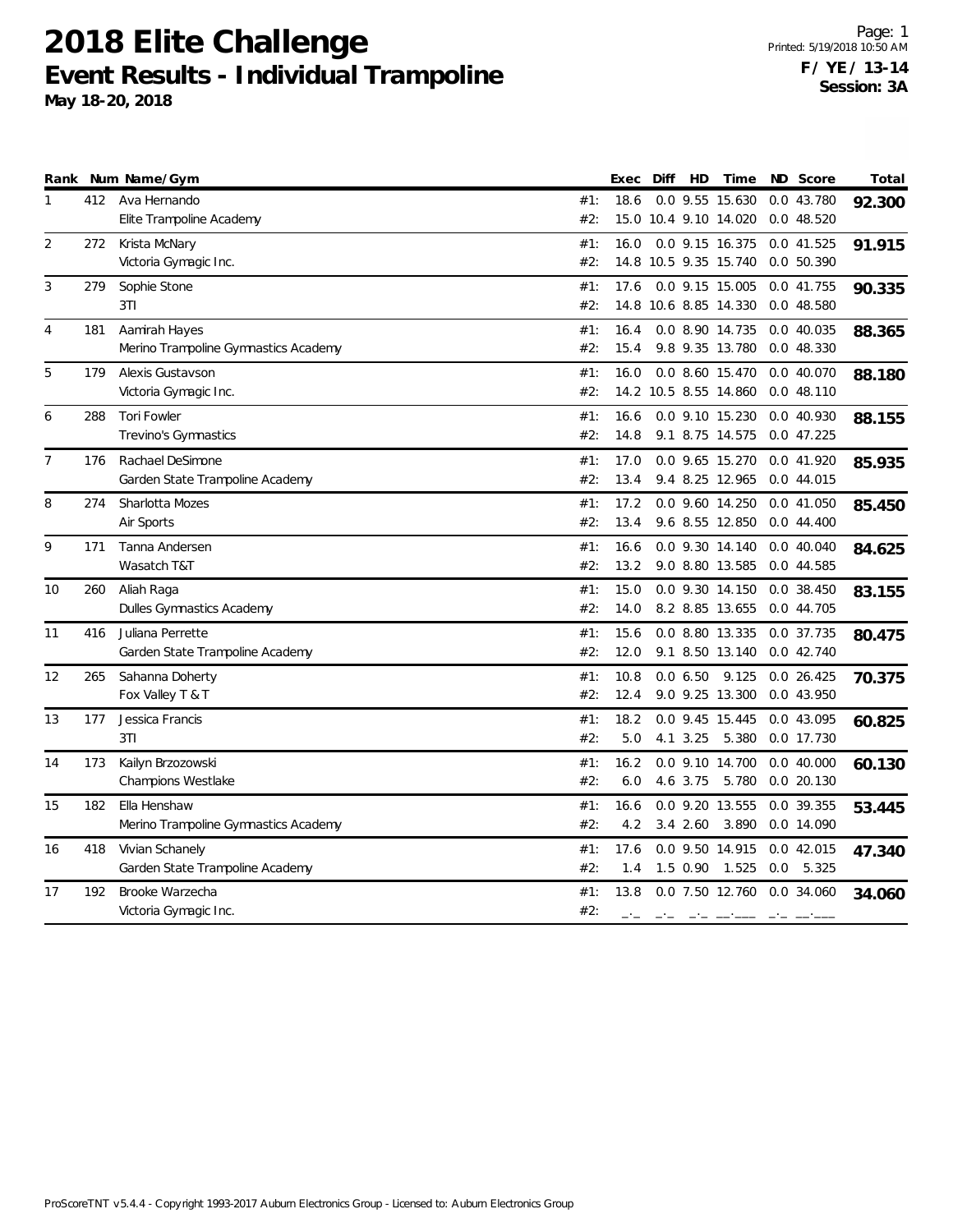|                |     | Rank Num Name/Gym                    |     | Exec | Diff | HD          | Time                  | ND Score             | Total  |
|----------------|-----|--------------------------------------|-----|------|------|-------------|-----------------------|----------------------|--------|
| 1              | 282 | Jace Williams                        | #1: | 17.2 |      |             | 0.0 9.60 15.645       | 0.042.445            | 94.800 |
|                |     | North Valley Gymnastics              | #2: |      |      |             | 15.6 13.1 9.40 14.255 | 0.052.355            |        |
| 2              | 266 | Garrett George                       | #1: | 18.2 |      |             | 0.0 9.60 15.355       | 0.043.155            | 92.485 |
|                |     | Merino Trampoline Gymnastics Academy | #2: |      |      |             | 14.4 12.5 8.70 13.730 | 0.0 49.330           |        |
| 3              | 273 | <b>Tomas Minc</b>                    | #1: | 16.4 |      |             | 0.0 9.70 15.835       | 0.0 41.935           | 91.760 |
|                |     | Dynamite Gymnastics                  | #2: |      |      |             | 14.8 11.1 8.65 15.275 | 0.0 49.825           |        |
| 4              | 415 | <b>Tiki Mattingly</b>                | #1: | 16.6 |      |             | 0.0 9.20 14.155       | 4.0 43.955           | 90.760 |
|                |     | Vargas Academy                       | #2: |      |      |             | 12.8 10.6 8.55 14.255 | 0.6 46.805           |        |
| 5              | 267 | <b>Braxton Higgins</b>               | #1: | 17.6 |      |             | 0.0 8.95 15.105       | 0.0 41.655           | 89.875 |
|                |     | Skywalkers                           | #2: |      |      |             | 15.4 10.1 8.45 14.270 | 0.048.220            |        |
| 6              | 271 | Ryan Maccagnan                       | #1: | 15.6 |      |             | 0.0 9.05 15.625       | 0.0 40.275           | 89.005 |
|                |     | <b>Stars Gymnastics</b>              | #2: |      |      |             | 13.6 11.3 8.75 15.080 | 0.0 48.730           |        |
| $\overline{7}$ | 193 | Thomas Watson                        | #1: | 16.2 |      |             | 0.0 9.30 14.270       | 0.0 39.770           | 88.060 |
|                |     | Merino Trampoline Gymnastics Academy | #2: |      |      |             | 14.8 10.5 9.00 13.990 | $\frac{1}{2}$ 48.290 |        |
| 8              | 184 | Andrew Lamb                          | #1: | 16.4 |      |             | 0.0 9.45 14.105       | 0.0 39.955           | 87.660 |
|                |     | World Elite                          | #2: |      |      |             | 14.4 10.3 9.00 14.005 | 0.0 47.705           |        |
| 9              | 275 | Jayce Percival                       | #1: | 15.2 |      |             | 0.0 9.10 14.685       | 0.0 38.985           | 87.610 |
|                |     | Gymnast Factory                      | #2: |      |      |             | 14.2 11.7 9.10 13.625 | $-2$ 48.625          |        |
| 10             | 417 | Josh Sar-Shalom                      | #1: | 16.4 |      |             | 0.0 9.55 13.815       | 0.0 39.765           | 87.125 |
|                |     | Gymnastics Du Sol                    | #2: | 15.6 |      |             | 9.1 9.00 13.660       | 0.0 47.360           |        |
| 11             | 180 | Zachary Halter                       | #1: | 16.0 |      |             | 0.0 9.25 14.585       | 0.0 39.835           | 83.370 |
|                |     | Seattle Gymnastics-Ballard           | #2: | 12.4 |      |             | 9.8 8.60 12.735       | 0.0 43.535           |        |
| 12             | 276 | David Pritchard                      | #1: | 16.6 |      |             | 0.0 8.80 14.425       | 0.0 39.825           | 69.190 |
|                |     | Airborne Gymnastics and Dance        | #2: | 8.8  |      | $6.9\ 5.10$ | 8.565                 | 0.0 29.365           |        |
| 13             | 264 | Changa Anderson                      | #1: | 16.6 |      |             | 0.0 9.20 16.545       | 0.0 42.345           | 68.615 |
|                |     | Silver Stars Gymnastics              | #2: | 7.6  |      | $6.5$ 4.30  | 7.870                 | 0.026.270            |        |
| 14             | 185 | Jack Ledford                         | #1: | 15.4 |      |             | 0.0 9.45 14.645       | 0.0 39.495           | 64.625 |
|                |     | <b>MJM Studios</b>                   | #2: | 7.8  |      |             | 5.3 4.70 7.330        | $0.0$ 25.130         |        |
| 15             | 413 | Keenan Howell                        | #1: | 16.4 |      |             | 0.0 9.15 17.515       | 0.0 43.065           | 59.475 |
|                |     | World Elite                          | #2: | 4.6  |      | $3.6$ 2.90  | 5.310                 | $0.0$ 16.410         |        |
| 16             | 172 | Carter Black                         | #1: | 16.6 |      |             | 0.0 9.50 15.510       | 0.041.610            | 56.580 |
|                |     | North Valley Gymnastics              | #2: | 4.6  |      |             | 3.4 2.60 4.370        | 0.0 14.970           |        |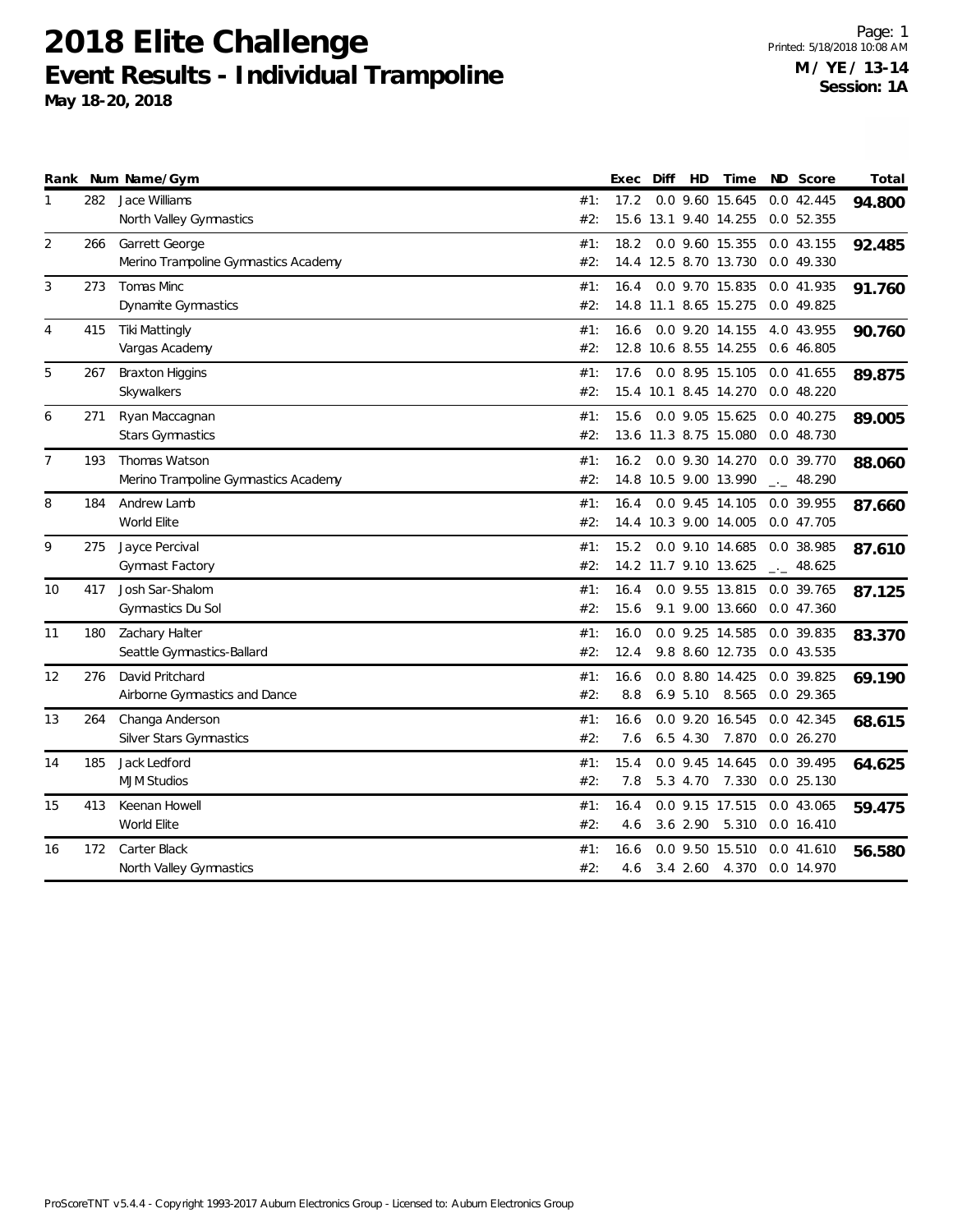|                |     | Rank Num Name/Gym                                    |            | Exec         | Diff | <b>HD</b>   | Time                                     | ND Score                 | Total  |
|----------------|-----|------------------------------------------------------|------------|--------------|------|-------------|------------------------------------------|--------------------------|--------|
|                | 389 | Casey Primiano<br>Elite Trampoline Academy           | #1:<br>#2: | 18.2         |      |             | 0.0 9.50 15.865<br>15.8 11.3 9.00 14.865 | 0.0 43.565<br>0.0 50.965 | 94.530 |
| 2              | 392 | Maya Yesharim<br>World Elite                         | #1:<br>#2: | 16.0         |      |             | 0.0 9.25 15.545<br>14.8 11.2 8.90 14.895 | 0.0 40.795<br>0.0 49.795 | 90.590 |
| 3              | 384 | Tonia Helmboldt<br>Premier Athletics Knoxville       | #1:<br>#2: | 16.0         |      |             | 0.0 9.20 14.850<br>14.8 10.2 8.80 14.205 | 0.0 40.050<br>0.0 48.005 | 88.055 |
| $\overline{4}$ | 170 | Ariana Schein<br>Old Pueblo Gymnastics Academy       | #1:<br>#2: | 16.6<br>15.4 |      |             | 0.0 9.50 14.300<br>8.7 9.35 14.070       | 0.040.400<br>0.0 47.520  | 87.920 |
| 5              | 138 | Paulina Holmberg<br>Gleasons Gymnastics School       | #1:<br>#2: | 16.8<br>15.0 |      |             | 0.0 8.95 14.055<br>8.5 8.60 13.680       | 0.0 39.805<br>0.0 45.780 | 85.585 |
| 6              | 240 | Lacey Jenkins<br>Phoenix Elite                       | #1:<br>#2: | 14.2<br>13.6 |      |             | 0.0 8.80 14.165<br>9.7 9.00 14.130       | 0.0 37.165<br>0.0 46.430 | 83.595 |
| $\overline{7}$ | 385 | SyAnn Hughes<br>Merino Trampoline Gymnastics Academy | #1:<br>#2: | 16.2<br>14.2 |      |             | 0.0 9.25 13.200<br>8.5 9.10 12.855       | 0.0 38.650<br>0.044.655  | 83.305 |
| 8              | 241 | Kelly Keitel<br><b>Top Star Training Center</b>      | #1:<br>#2: | 15.2<br>12.4 |      |             | 0.0 9.10 13.895<br>8.3 9.05 13.800       | 0.0 38.195<br>0.043.550  | 81.745 |
| 9              | 139 | Alexandra Holmen<br>Gleasons Gymnastics School       | #1:<br>#2: | 16.8<br>13.4 |      |             | 0.0 9.35 13.725<br>7.8 7.90 12.255       | 0.0 39.875<br>0.0 41.355 | 81.230 |
| 10             | 383 | Rachel Godfrey<br>Premier Gymnastics                 | #1:<br>#2: | 16.8<br>8.8  |      | $6.9\;5.10$ | 0.0 9.35 14.755<br>8.750                 | 0.0 40.905<br>0.0 29.550 | 70.455 |
| 11             | 387 | Noelle Moser<br>Garden State Trampoline Academy      | #1:<br>#2: | 15.8<br>5.2  |      | 4.1 3.30    | 0.0 9.00 15.310<br>5.850                 | 0.0 40.110<br>0.0 18.450 | 58.560 |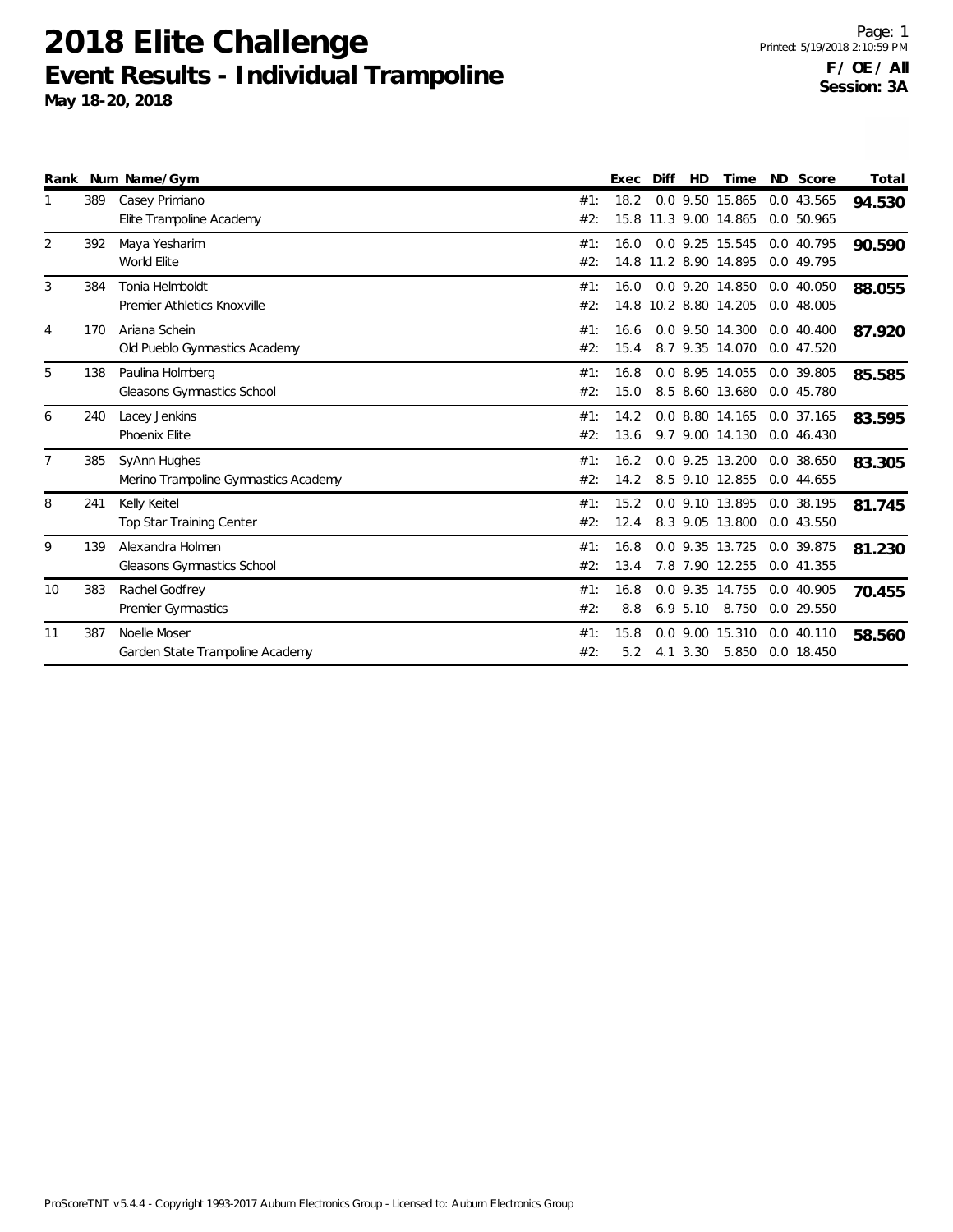|                |     | Rank Num Name/Gym                                  |            | Exec        | Diff | <b>HD</b>                | Time                                     |            | ND Score                        | Total  |
|----------------|-----|----------------------------------------------------|------------|-------------|------|--------------------------|------------------------------------------|------------|---------------------------------|--------|
|                | 391 | <b>Andrew Wise</b><br><b>T&amp;T Express</b>       | #1:<br>#2: | 18.0        |      |                          | 0.0 9.20 15.955<br>16.4 11.5 9.10 15.665 |            | 0.043.155<br>0.052.665          | 95.820 |
| 2              | 388 | Vincent Pedulla<br>Garden State Trampoline Academy | #1:<br>#2: | 16.2        |      |                          | 0.0 9.40 16.230<br>14.8 12.3 8.65 15.745 |            | 0.041.830<br>0.0 51.495         | 93.325 |
| 3              | 382 | Samuel Choate<br><b>Stars Gymnastics</b>           | #1:<br>#2: | 16.0        |      |                          | 0.0 8.70 15.895<br>14.8 10.8 8.95 14.970 |            | 0.0 40.595<br>0.0 49.520        | 90.115 |
| $\overline{4}$ | 287 | Michael Malvone<br>Elite Trampoline Academy        | #1:<br>#2: | 16.8        |      |                          | 0.0 9.55 14.875<br>13.4 11.2 8.05 14.952 |            | 0.041.225<br>0.047602           | 88.827 |
| 5              | 390 | Jack Warder<br>Scottsdale Gymnastics               | #1:<br>#2: | 16.2        |      |                          | 0.0 9.45 15.160<br>12.2 10.5 9.20 14.795 |            | $0.0$ 40.810<br>0.0 46.695      | 87.505 |
| 6              | 242 | Drake McMullen<br>Amplify Gymnastics               | #1:<br>#2: | 12.6        |      |                          | 0.0 7.00 13.125<br>13.8 13.3 8.75 15.620 |            | $0.0$ 32.725<br>0.0 51.470      | 84.195 |
| $\overline{7}$ | 227 | Taro Iovan<br>Airborne Gymnastics and Dance        | #1:<br>#2: | 14.8<br>9.4 |      |                          | 0.0 9.10 15.880<br>7.0 5.70 10.605       |            | 0.0 39.780<br>0.0 32.705        | 72.485 |
| 8              | 228 | Dayton Loynd<br>Scottsdale Gymnastics              | #1:<br>#2: | 15.8<br>4.2 |      | $3.5$ 2.50               | 0.0 8.75 16.035                          |            | 0.0 40.585<br>4.665 -0.4 14.465 | 55.050 |
| 9              | 226 | Tenma Ide<br>Airborne Gymnastics and Dance         | #1:<br>#2: | 15.2<br>5.0 |      | $3.4$ 2.75               | 0.0 8.60 15.155<br>4.610                 |            | 0.0 38.955<br>0.0 15.760        | 54.715 |
| 10             | 229 | Simon Smith<br>High Altitude                       | #1:<br>#2: | 0.0<br>0.0  |      | $0.0$ $0.00$<br>0.0 0.00 | 0.000<br>0.000                           | 0.0<br>0.0 | 0.000<br>0.000                  | 0.000  |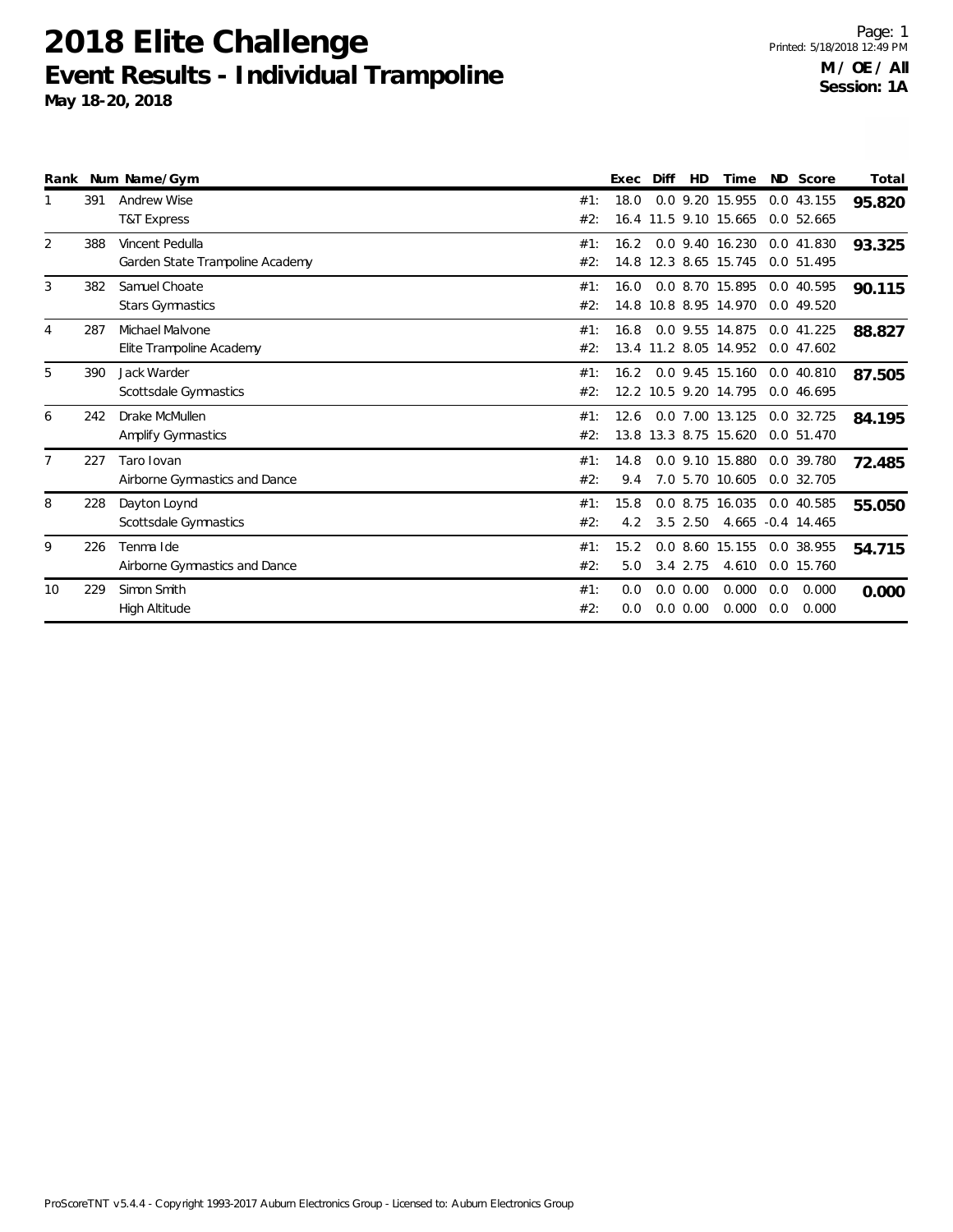|       |     | Rank Num Name/Gym                          |            | Exec | Diff | HD          | Time                                     |                   | ND Score                 | Total  |
|-------|-----|--------------------------------------------|------------|------|------|-------------|------------------------------------------|-------------------|--------------------------|--------|
| 1     | 218 | <b>Sydney Senter</b>                       | #1:        | 17.6 |      |             | 0.0 9.70 16.190                          |                   | 0.0 43.490               | 95.580 |
|       |     | Hawaii Academy                             | #2:        |      |      |             | 14.6 13.3 8.85 15.340                    |                   | 0.0 52.090               |        |
| 2     | 297 | Miah Bruns                                 | #1:        | 17.4 |      |             | 0.0 9.25 16.490                          |                   | 0.0 43.140               | 95.225 |
|       |     | Midwest Training                           | #2:        |      |      |             | 16.2 11.2 8.55 16.135                    |                   | $\frac{1}{2}$ 52.085     |        |
| 3     | 214 | Kayttie Nakamura                           | #1:        | 17.4 |      |             | 0.0 9.50 15.465                          |                   | 0.042.365                | 94.955 |
|       |     | Hawaii Academy                             | #2:        |      |      |             | 14.4 13.8 9.45 14.940                    |                   | 0.0 52.590               |        |
| 4     | 204 | Maia Amano                                 | #1:        | 16.6 |      |             | 0.0 9.05 15.345                          |                   | 0.0 40.995               | 93.520 |
|       |     | Hawaii Academy                             | #2:        |      |      |             | 15.4 13.1 9.20 14.825                    |                   | 0.0 52.525               |        |
| 5     |     | Jenna Mazza                                |            |      |      |             |                                          |                   |                          |        |
|       | 377 | Elite Trampoline Academy                   | #1:<br>#2: | 16.8 |      |             | 0.0 9.40 15.815<br>14.8 11.9 9.40 14.875 |                   | 0.0 42.015<br>0.0 50.975 | 92.990 |
|       |     |                                            |            |      |      |             |                                          |                   |                          |        |
| 6     | 378 | Lauryn Screen                              | #1:        | 17.6 |      |             | 0.0 9.70 15.950                          |                   | 0.043.250                | 92.805 |
|       |     | Elite Trampoline Academy                   | #2:        |      |      |             | 14.8 11.0 8.85 14.905                    |                   | 0.0 49.555               |        |
| 7     | 372 | Mary Gallagher                             | #1:        | 17.6 |      |             | 0.0 9.45 15.820                          |                   | 0.0 42.870               | 91.635 |
|       |     | Elite Trampoline Academy                   | #2:        |      |      |             | 15.2 10.0 8.70 14.865                    |                   | 0.0 48.765               |        |
| 8     | 162 | Ellie Clater                               | #1:        | 17.0 |      |             | 0.0 9.20 14.800                          |                   | 0.041.000                | 90.190 |
|       |     | World Elite                                | #2:        |      |      |             | 15.4 10.4 9.05 14.340                    |                   | 0.0 49.190               |        |
| 9     | 210 | Anna Cate Goodson                          | #1:        | 16.4 |      |             | 0.0 9.55 15.320                          |                   | 0.041.270                | 89.020 |
|       |     | Merino Trampoline Gymnastics Academy       | #2:        |      |      |             | 14.8 10.0 8.75 14.200                    |                   | 0.0 47.750               |        |
| 10    | 370 | Kyla Argue                                 | #1:        | 17.6 |      |             | 0.0 9.05 14.825                          |                   | 0.0 41.475               | 88.080 |
|       |     | World Elite                                | #2:        |      |      |             | 13.8 10.4 8.60 13.805                    |                   | 0.0 46.605               |        |
| 11    | 219 | Allie Singer                               | #1:        | 16.4 |      |             | 0.0 9.45 14.600                          |                   | 0.040.450                | 88.065 |
|       |     | World Elite                                | #2:        |      |      |             | 14.4 10.4 8.95 13.865                    |                   | 0.047.615                |        |
| 12    | 212 | Andi Holmes                                | #1:        | 16.0 |      |             | 0.0 9.60 13.980                          |                   | 0.0 39.580               |        |
|       |     | North Valley Gymnastics                    | #2:        |      |      |             | 15.2 10.3 9.00 13.860                    |                   | 0.0 48.360               | 87.940 |
|       |     |                                            |            |      |      |             |                                          |                   |                          |        |
| 13    | 165 | McKenzie Petrich                           | #1:        | 15.8 |      |             | 0.0 9.60 14.476                          |                   | 0.0 39.876               | 86.736 |
|       |     | Ultimate Air                               | #2:        | 13.8 |      |             | 9.5 9.30 14.260                          |                   | 0.0 46.860               |        |
| 14    | 167 | Kimberly Tipton                            | #1:        | 17.0 |      |             | 0.0 9.80 15.750                          |                   | $0.0$ 42.550             | 81.950 |
|       |     | Victoria Gymagic Inc.                      | #2:        | 11.8 |      |             | 8.5 7.20 11.900                          |                   | 0.0 39.400               |        |
| 15    | 168 | Tarynn Van Natta                           | #1:        | 15.8 |      |             | 0.0 9.15 15.360                          |                   | 0.0 40.310               | 77.820 |
|       |     | <b>Integrity Athletics</b>                 | #2:        | 10.6 |      |             | 8.5 6.55 11.860                          |                   | 0.0 37.510               |        |
| 16    | 376 | Ella Manfre                                | #1:        | 17.4 |      |             | 0.0 9.10 14.960                          |                   | 0.0 41.460               | 69.530 |
|       |     | Garden State Trampoline Academy            | #2:        |      |      |             | 8.0 6.7 5.20 8.170 0.0 28.070            |                   |                          |        |
| 17    | 163 | Erin Dirr                                  | #1:        | 17.6 |      |             | 0.0 9.15 15.735                          |                   | 0.042.485                | 63.015 |
|       |     | <b>MJM Studios</b>                         | #2:        | 6.4  |      | 4.6 3.45    | 6.080                                    |                   | 0.0 20.530               |        |
| 18    | 379 | Abigail Unger                              | #1:        | 15.0 |      |             | 0.0 9.40 14.750                          |                   | 0.0 39.150               | 57.795 |
|       |     | World Champions Centre                     | #2:        | 5.6  |      | 4.4 3.25    | 5.395                                    |                   | 0.0 18.645               |        |
| 19    | 374 | Ellen Heinen                               | #1:        | 18.2 |      |             | 0.0 9.45 15.985                          |                   | 0.0 43.635               |        |
|       |     | <b>T&amp;T Express</b>                     | #2:        | 3.2  |      |             | 2.7 1.80 3.260                           |                   | 0.0 10.960               | 54.595 |
|       |     |                                            |            |      |      |             |                                          |                   |                          |        |
| 20    | 164 | Nikita Oberoi<br>Dulles Gymnastics Academy | #1:        | 14.8 |      |             | 0.0 9.05 14.425                          |                   | 0.0 38.275               | 43.570 |
|       |     |                                            | #2:        | 1.4  |      | 1.5 0.90    | 1.495                                    | $\rightarrow$ $-$ | 5.295                    |        |
| $21*$ | 375 | TaraJan Helmboldt                          | #1:        | 0.0  |      | 0.0 0.00    | 0.000                                    | 0.0               | 0.000                    | 0.000  |
|       |     | Premier Athletics Knoxville                | #2:        | 0.0  |      | 0.0 0.00    | 0.000                                    | 0.0               | 0.000                    |        |
| $21*$ | 209 | Isabela Garza                              | #1:        | 0.0  |      | 0.0 0.00    | 0.000                                    | 0.0               | 0.000                    | 0.000  |
|       |     | Victoria Gymagic Inc.                      | #2:        | 0.0  |      | $0.0\ 0.00$ | 0.000                                    | 0.0               | 0.000                    |        |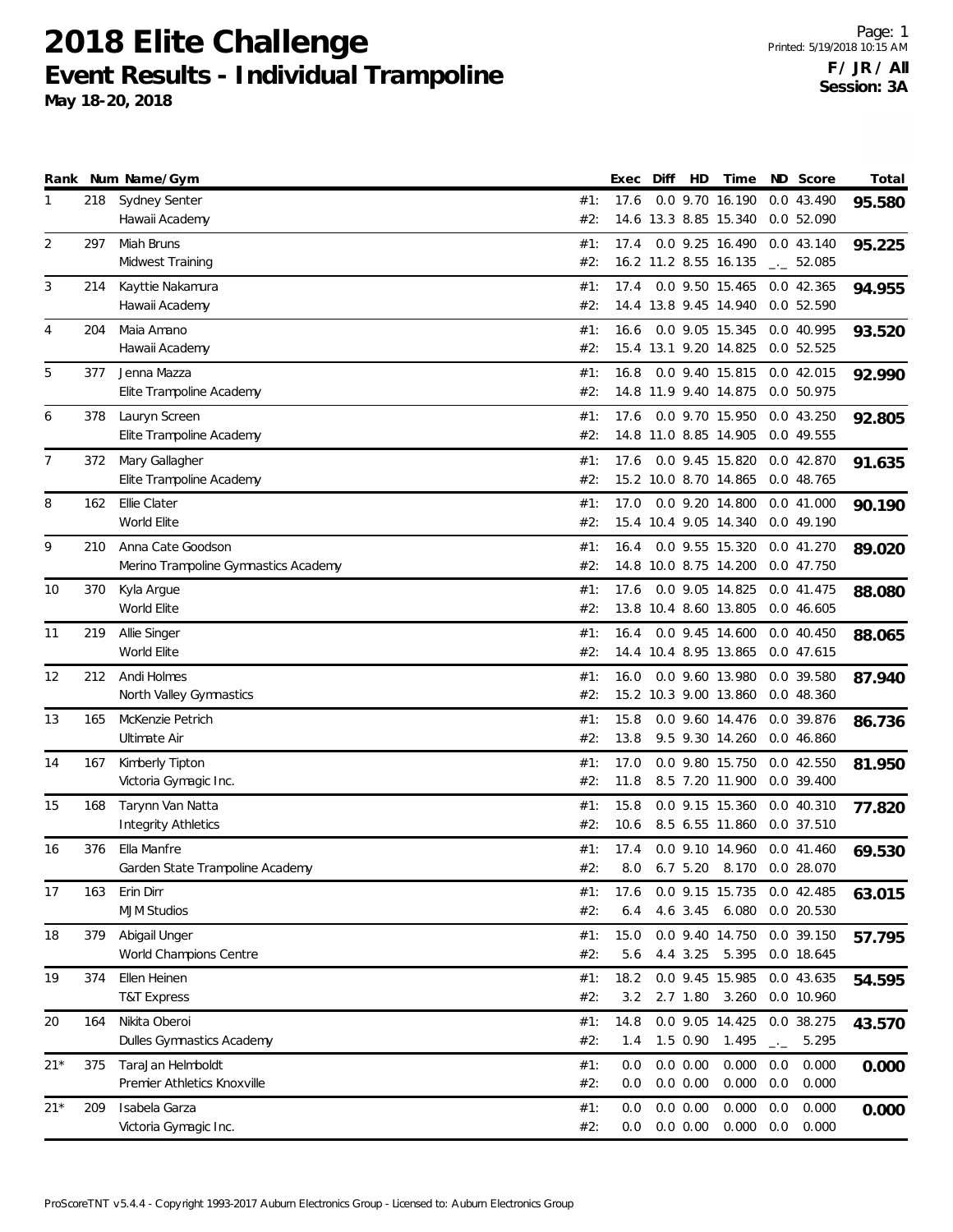|    |     | Rank Num Name/Gym                            |            | Exec | Diff | HD       | Time                                     |     | ND Score                 | Total  |
|----|-----|----------------------------------------------|------------|------|------|----------|------------------------------------------|-----|--------------------------|--------|
| 1  | 373 | Logan Gilbert                                | #1:        | 18.0 |      |          | 0.0 9.25 18.030                          |     | 0.045.280                | 99.580 |
|    |     | 3TI                                          | #2:        |      |      |          | 15.4 13.5 9.15 16.250                    |     | 0.0 54.300               |        |
| 2  | 381 | Ashton Young                                 | #1:        | 18.2 |      |          | 0.0 9.25 17.790                          |     | 0.0 45.240               | 96.390 |
|    |     | <b>T&amp;T Express</b>                       | #2:        |      |      |          | 15.0 12.7 8.00 15.450                    |     | 0.051.150                |        |
| 3  | 216 | Zachary Ramacci                              | #1:        | 17.6 |      |          | 0.0 9.15 16.780                          |     | 0.043.530                | 94.360 |
|    |     | Midwest Training                             | #2:        |      |      |          | 13.6 14.0 8.40 14.830                    |     | 0.050.830                |        |
| 4  | 380 | Nicholas Verderosa                           | #1:        | 18.2 |      |          | 0.0 8.75 16.370                          |     | 0.0 43.320               | 94.275 |
|    |     | Elite Trampoline Academy                     | #2:        |      |      |          | 13.4 13.0 8.35 16.205                    |     | 0.0 50.955               |        |
| 5  | 221 | Elijah Vogel                                 | #1:        | 17.2 |      |          | 0.0 9.25 16.845                          |     | 0.0 43.295               | 94.085 |
|    |     | Airborne Gymnastics and Dance                | #2:        |      |      |          | 13.0 13.7 8.60 15.490                    |     | 0.0 50.790               |        |
| 6  | 208 | Nick Francken                                | #1:        | 17.0 |      |          | 0.0 9.40 15.455                          |     | 0.0 41.855               | 93.385 |
|    |     | Tornado Sport Club                           | #2:        |      |      |          | 15.4 11.4 9.50 15.230                    |     | 0.0 51.530               |        |
| 7  | 217 | Joshua Rasoul                                | #1:        | 17.2 |      |          | 0.0 9.70 15.785                          |     | 0.0 42.685               |        |
|    |     | So Cal TTC                                   | #2:        |      |      |          | 15.4 11.3 8.85 15.000                    |     | 0.0 50.550               | 93.235 |
| 8  | 220 | <b>Weston Sitz</b>                           | #1:        | 16.2 |      |          | 0.0 8.95 15.585                          |     | 0.0 40.735               |        |
|    |     | Eagle Gymnastics Academy                     | #2:        |      |      |          | 16.2 12.1 9.30 14.740                    |     | 0.0 52.340               | 93.075 |
|    |     |                                              |            |      |      |          |                                          |     |                          |        |
| 9  | 166 | Jonathan Reagan<br>Flip Force Gymnastics LLC | #1:<br>#2: | 17.0 |      |          | 0.0 9.50 16.285<br>13.4 11.2 8.60 14.956 |     | 0.042.785<br>0.0 48.156  | 90.941 |
|    |     |                                              |            |      |      |          |                                          |     |                          |        |
| 10 | 200 | Dylan McGuire<br>Trevino's Gymnastics        | #1:<br>#2: | 17.0 |      |          | 0.0 9.40 15.385<br>14.6 10.6 8.95 14.885 |     | 0.0 41.785<br>0.0 49.035 | 90.820 |
|    |     |                                              |            |      |      |          |                                          |     |                          |        |
| 11 | 213 | Andrew Kehias                                | #1:        | 14.8 |      |          | 0.0 9.20 15.350                          |     | 0.0 39.350               | 89.605 |
|    |     | Top Star Training Center                     | #2:        |      |      |          | 14.4 12.2 9.15 14.505                    |     | 0.0 50.255               |        |
| 12 | 205 | Dylan Byrne                                  | #1:        | 16.4 |      |          | 0.0 8.70 15.890                          |     | 0.0 40.990               | 88.805 |
|    |     | Dulles Gymnastics Academy                    | #2:        |      |      |          | 13.0 11.2 8.20 15.415                    |     | 0.0 47.815               |        |
| 13 | 107 | Jett Lively                                  | #1:        | 15.2 |      |          | 0.0 8.80 15.650                          |     | 0.0 39.650               | 80.085 |
|    |     | World Champions Centre                       | #2:        | 11.0 |      |          | 8.4 7.60 13.435                          |     | 0.040.435                |        |
| 14 | 211 | <b>Trevor Harder</b>                         | #1:        | 14.0 |      |          | 0.0 9.10 17.255                          |     | 0.040.355                | 77.285 |
|    |     | Flip Force Gymnastics LLC                    | #2:        |      |      |          | 9.2 10.1 6.20 11.430                     |     | 0.0 36.930               |        |
| 15 | 298 | Zeke Dayton                                  | #1:        | 15.0 |      |          | 0.0 8.75 15.155                          |     | 0.0 38.905               | 72.025 |
|    |     | Wasatch T&T                                  | #2:        | 10.2 |      |          | 6.8 5.85 10.270                          |     | 0.0 33.120               |        |
| 16 | 371 | Marcus Davis                                 | #1:        | 9.8  |      |          | 0.0 5.40 9.545 0.0 24.745                |     |                          | 63.940 |
|    |     | World Elite                                  | #2:        |      |      |          | 12.0 7.1 7.35 13.345 -0.6 39.195         |     |                          |        |
| 17 | 199 | Charlie Larson                               | #1:        | 17.0 |      |          | 0.0 9.50 14.970 0.0 41.470               |     |                          | 62.435 |
|    |     | Gypsy Flyers Maple Grove                     | #2:        | 5.8  |      |          | 5.4 3.75 6.015                           |     | 0.0 20.965               |        |
| 18 | 198 | Raf Bryant                                   | #1:        | 16.4 |      |          | 0.0 8.90 15.885                          |     | 0.0 41.185               | 56.525 |
|    |     | <b>Integrity Athletics</b>                   | #2:        | 4.4  |      | 3.4 2.75 | 4.790                                    |     | 0.0 15.340               |        |
| 19 | 206 | Aidan Casey                                  | #1:        | 16.0 |      |          | 0.0 9.00 16.795                          |     | 0.0 41.795               | 47.830 |
|    |     | Seattle Gymnastics-Ballard                   | #2:        | 1.6  |      |          | 1.7 1.00 1.735                           |     | 0.0 6.035                |        |
| 20 | 215 | Logan Neff                                   | #1:        | 16.2 |      |          | 0.0 9.35 15.655                          |     | 0.0 41.205               | 46.960 |
|    |     | <b>Integrity Athletics</b>                   | #2:        | 1.6  |      |          | 1.5 1.00 1.655                           | 0.0 | 5.755                    |        |
| 21 | 196 | Julian Wright                                | #1:        | 16.4 |      |          | 0.0 8.35 15.640                          |     | 0.0 40.390               | 45.870 |
|    |     | Silver Stars Gymnastics                      | #2:        | 1.6  |      |          | 1.5 0.80 1.580                           | 0.0 | 5.480                    |        |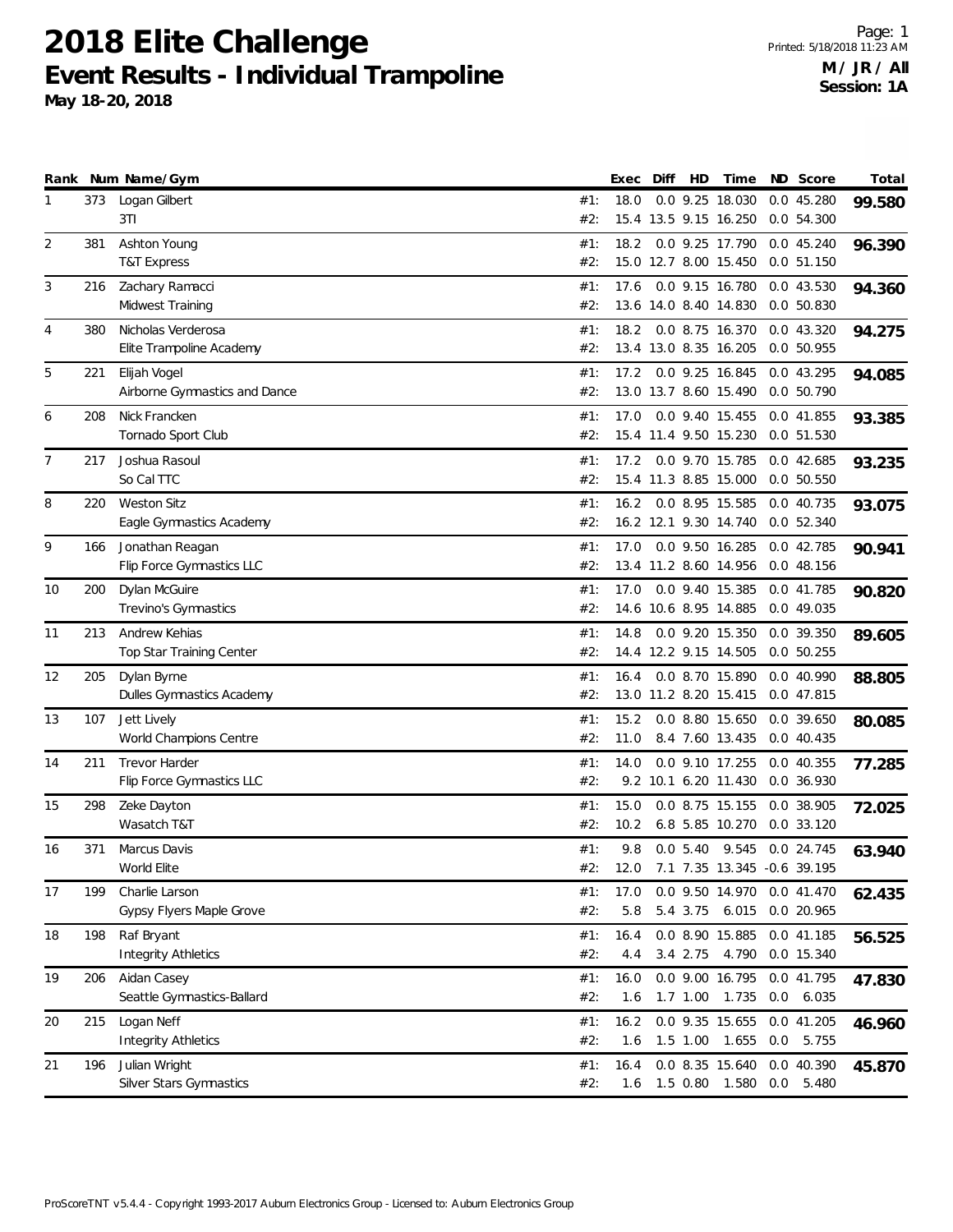|                |     | Rank Num Name/Gym                               |            | Exec        | Diff | HD. | Time                  | ND Score                                                                        | Total  |
|----------------|-----|-------------------------------------------------|------------|-------------|------|-----|-----------------------|---------------------------------------------------------------------------------|--------|
|                | 404 | Alyssa Oh<br>World Elite                        | #1:<br>#2: |             |      |     | 16.0 13.6 9.10 16.100 | 16.4 4.9 9.45 16.795 - 47.545 102.345<br>$\frac{1}{2}$ 54.800                   |        |
| 2              | 393 | Nicole Ahsinger<br><b>T&amp;T Express</b>       | #1:<br>#2: |             |      |     | 14.8 13.9 9.20 15.185 | 17.0 5.0 9.60 16.380 0.0 47.980 101.065<br>$\sim$ 53.085                        |        |
| 3              | 472 | Savannah Vinsant<br>T&T Express                 | #1:<br>#2: |             |      |     |                       | $15.6$ 4.1 9.70 16.530 $\text{---}$ 45.930<br>14.8 13.1 9.40 15.440 __ 52.740   | 98.670 |
| 4              | 408 | Jessica Stevens<br><b>Fairland Gymnastics</b>   | #1:<br>#2: |             |      |     |                       | $16.0$ 5.6 9.40 16.580 $\ldots$ 47.580<br>13.6 12.2 8.70 15.950 __ 50.450       | 98.030 |
| 5              | 410 | Sarah Webster<br><b>T&amp;T Express</b>         | #1:<br>#2: |             |      |     |                       | 16.0 4.1 9.45 16.250 $\text{\_}2$ 45.800<br>14.2 12.4 8.95 15.515 __ 51.065     | 96.865 |
| 6              | 407 | Olivia Simpson<br>Air Extreme                   | #1:<br>#2: |             |      |     |                       | 14.6 4.7 9.25 15.605 __ 44.155<br>15.2 10.9 8.80 15.925 __ 50.825               | 94.980 |
| $\overline{7}$ | 406 | Shea Silhan<br><b>T&amp;T Express</b>           | #1:<br>#2: |             |      |     |                       | 15.8 4.3 9.40 15.405 . 44.905<br>13.0 12.2 9.05 14.580 $\text{\_}2$ 48.830      | 93.735 |
| 8              | 230 | Trinity Van Natta<br><b>Integrity Athletics</b> | #1:<br>#2: |             |      |     | 13.8 10.1 8.90 15.440 | 15.4 2.8 9.55 15.980 __ 43.730<br>$\sim$ 48.240                                 | 91.970 |
| 9              | 409 | Susan Stringfellow<br>Eagle Gymnastics Academy  | #1:<br>#2: |             |      |     |                       | 12.4 5.6 9.00 15.535 . 42.535<br>14.6 10.9 8.45 15.445 $\qquad$ 49.395          | 91.930 |
| 10             | 246 | Ariel Kibler<br>Phoenix Elite                   | #1:<br>#2: |             |      |     |                       | 15.0 3.1 9.70 13.895 __ 41.695<br>9.6 8.0 8.55 11.850 $\qquad \qquad -2.38.000$ | 79.695 |
| 11             | 397 | Charlotte Drury<br>World Elite                  | #1:<br>#2: | 16.8<br>3.2 |      |     |                       | 5.6 8.65 17.345 $-.$ 48.395<br>3.4 1.70 3.665 0.0 11.965                        | 60.360 |